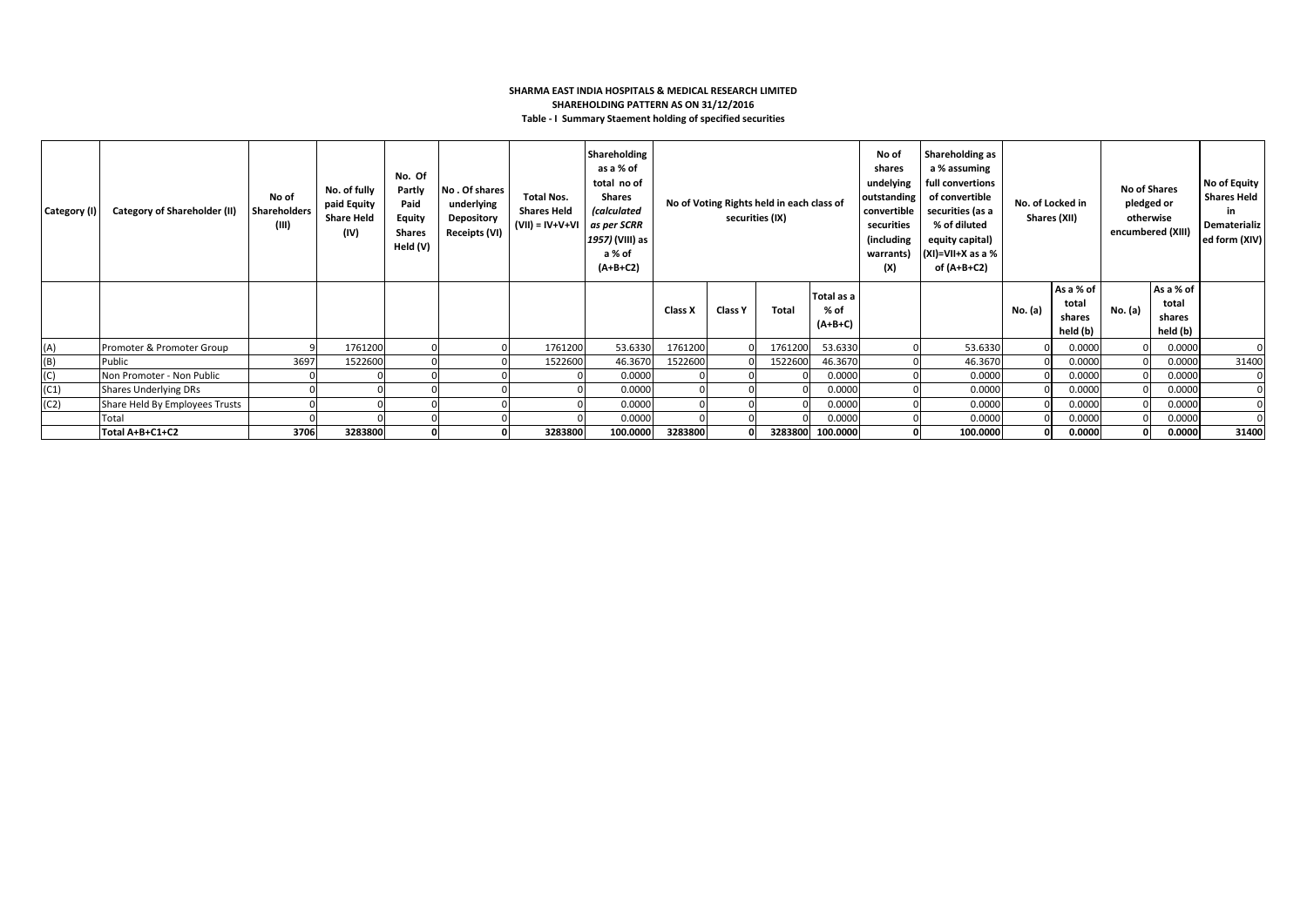## **Table - II Statement showing shareholding pattern of the Promoter and Promer Group SHAREHOLDING PATTERN AS ON 31/12/2016 SHARMA EAST INDIA HOSPITALS & MEDICAL RESEARCH LIMITED**

| S.No. | Category & Name of the Shareholder (I)                     | <b>PAN(II)</b> | No of<br><b>Shareholders</b><br>(III) | No. of fully<br>paid Equity<br><b>Share Held</b><br>(IV) | No. Of<br>Partly<br>Paid<br>Equity<br><b>Shares</b><br>Held (V) | No . Of shares<br>underlying<br>Depository<br>Receipts (VI) | <b>Total Nos.</b><br><b>Shares</b><br>Held (VII) =<br>IV+V+VI | Shareholding<br>as a % of total<br>no of Shares<br>(calculated as<br>per SCRR<br>1957) (VIII) as<br>a % of<br>$(A+B+C2)$ | No of Voting Rights held in each class<br>of securities (IX) |  | No of<br>shares<br>undelying<br>outstanding<br>convertible<br>securities<br>(including<br>warrants)<br>(X) | Shareholding as a<br>% assuming full<br>convertions of<br>No. of Locked in<br>convertible<br>securities (as a %<br>Shares (XII)<br>of diluted equity<br>capital) (XI)=VII+X<br>as a % of (A+B+C2) |  |         | <b>No of Shares</b><br>pledged or<br>otherwise<br>encumbered (XIII) |                                          | No of Equity<br><b>Shares Held</b><br>in<br>Dematerializ<br>ed form (XIV) |                                          |              |
|-------|------------------------------------------------------------|----------------|---------------------------------------|----------------------------------------------------------|-----------------------------------------------------------------|-------------------------------------------------------------|---------------------------------------------------------------|--------------------------------------------------------------------------------------------------------------------------|--------------------------------------------------------------|--|------------------------------------------------------------------------------------------------------------|---------------------------------------------------------------------------------------------------------------------------------------------------------------------------------------------------|--|---------|---------------------------------------------------------------------|------------------------------------------|---------------------------------------------------------------------------|------------------------------------------|--------------|
|       |                                                            |                |                                       |                                                          |                                                                 |                                                             |                                                               |                                                                                                                          | Class X Class Y                                              |  | Total                                                                                                      | <b>Total</b> as<br>a % of<br>$(A+B+C)$                                                                                                                                                            |  |         | No. (a)                                                             | As a %<br>of total<br>shares<br>held (b) | No. (a)                                                                   | As a % of<br>total<br>shares<br>held (b) |              |
| (1)   | Indian                                                     |                |                                       |                                                          |                                                                 |                                                             |                                                               |                                                                                                                          |                                                              |  |                                                                                                            |                                                                                                                                                                                                   |  |         |                                                                     |                                          |                                                                           |                                          |              |
| (a)   | Individual                                                 |                |                                       | 756200                                                   |                                                                 |                                                             | 756200                                                        | 23.0282                                                                                                                  | 756200                                                       |  | 756200                                                                                                     | 23.0282                                                                                                                                                                                           |  | 23.0282 |                                                                     | 0.0000                                   |                                                                           | 0.0000                                   | $\mathbf{0}$ |
|       | Brijmohan Sharma                                           |                |                                       | 62000                                                    |                                                                 |                                                             | 62000                                                         | 1.8881                                                                                                                   | 62000                                                        |  | 62000                                                                                                      | 1.8881                                                                                                                                                                                            |  | 1.8881  | $\Omega$                                                            | 0.0000                                   |                                                                           | 0.0000                                   | $\mathbf{0}$ |
|       | Jayshree Sharma                                            |                |                                       | 58000                                                    |                                                                 |                                                             | 58000                                                         | 1.7662                                                                                                                   | 58000                                                        |  | 58000                                                                                                      | 1.7662                                                                                                                                                                                            |  | 1.7662  | $\Omega$                                                            | 0.0000                                   |                                                                           | 0.0000                                   | $\mathbf{0}$ |
|       | Maya Sharma                                                | ABXPS3785L     |                                       | 160800                                                   |                                                                 |                                                             |                                                               | 4.8968                                                                                                                   | 160800                                                       |  | 160800                                                                                                     | 4.8968                                                                                                                                                                                            |  | 4.8968  | $\Omega$                                                            | 0.0000                                   |                                                                           | 0.0000                                   | $\mathbf{0}$ |
|       | Pradeep Sharma                                             | ACAPS0489B     |                                       | 23200                                                    |                                                                 |                                                             | 23200                                                         | 0.7065                                                                                                                   | 23200                                                        |  | 23200                                                                                                      | 0.7065                                                                                                                                                                                            |  | 0.7065  |                                                                     | 0.0000                                   |                                                                           | 0.0000                                   | $\mathbf{0}$ |
|       | Rajesh Sharma                                              | AHWPS0110N     |                                       | 40000                                                    |                                                                 |                                                             |                                                               | 1.2181                                                                                                                   | 40000                                                        |  | 40000                                                                                                      | 1.2181                                                                                                                                                                                            |  | 1.2181  |                                                                     | 0.0000                                   |                                                                           | 0.0000                                   | $\mathbf{0}$ |
|       | Shailendra Sharma                                          | AFEPS7340Q     |                                       | 412200                                                   |                                                                 |                                                             | 412200                                                        | 12.5525                                                                                                                  | 412200                                                       |  | 412200                                                                                                     | 12.5525                                                                                                                                                                                           |  | 12.5525 |                                                                     | 0.0000                                   |                                                                           | 0.0000                                   | $\Omega$     |
| (b)   | <b>Huf</b>                                                 |                |                                       |                                                          |                                                                 |                                                             |                                                               | 0.0000                                                                                                                   | $\Omega$                                                     |  |                                                                                                            | 0.0000                                                                                                                                                                                            |  | 0.0000  | $\Omega$                                                            | 0.0000                                   |                                                                           | 0.0000                                   | $\Omega$     |
| (c)   | Central Govt /state Govt/ President Of India               |                |                                       |                                                          |                                                                 |                                                             |                                                               | 0.0000                                                                                                                   | $\Omega$                                                     |  |                                                                                                            | 0.0000                                                                                                                                                                                            |  | 0.0000  |                                                                     | 0.0000                                   |                                                                           | 0.0000                                   | $\Omega$     |
| (d)   | Financial Inst/banks                                       |                |                                       |                                                          |                                                                 |                                                             |                                                               | 0.0000                                                                                                                   | $\Omega$                                                     |  |                                                                                                            | 0.0000                                                                                                                                                                                            |  | 0.0000  |                                                                     | 0.0000                                   |                                                                           | 0.0000                                   | $\Omega$     |
| (e)   | Any other                                                  |                |                                       |                                                          |                                                                 |                                                             |                                                               |                                                                                                                          |                                                              |  |                                                                                                            |                                                                                                                                                                                                   |  |         |                                                                     |                                          |                                                                           |                                          |              |
|       | Other - Body Corporate                                     |                |                                       | 1005000                                                  |                                                                 |                                                             | 1005000                                                       | 30.6048                                                                                                                  | 1005000                                                      |  | 1005000 30.6048                                                                                            |                                                                                                                                                                                                   |  | 30.6048 | $\Omega$                                                            | 0.0000                                   |                                                                           | 0.0000                                   | $\mathbf{0}$ |
|       | Kshitij Enterprises(p)ltd                                  |                |                                       | 150700                                                   |                                                                 |                                                             | 150700                                                        | 4.5892                                                                                                                   | 150700                                                       |  | 15070                                                                                                      | 4.5892                                                                                                                                                                                            |  | 4.5892  |                                                                     | 0.0000                                   |                                                                           | 0.0000                                   | $\mathbf{0}$ |
|       | Sharma Hospital Pvt. Ltd.                                  | AACCS1237J     |                                       | 670400                                                   |                                                                 |                                                             | 670400                                                        | 20.4154                                                                                                                  | 670400                                                       |  | 670400                                                                                                     | 20.4154                                                                                                                                                                                           |  | 20.4154 |                                                                     | 0.0000                                   |                                                                           | 0.0000                                   | $\mathbf{0}$ |
|       | Sharma Nur.home&bone Hosp                                  | AACCS4866P     |                                       | 183900                                                   |                                                                 |                                                             | 183900                                                        | 5.6002                                                                                                                   | 183900                                                       |  | 183900                                                                                                     | 5.6002                                                                                                                                                                                            |  | 5.6002  |                                                                     | 0.0000                                   |                                                                           | 0.0000                                   | $\mathbf{0}$ |
|       | Sub - Total                                                |                |                                       | 1761200                                                  |                                                                 |                                                             | 1761200                                                       | 53.6330                                                                                                                  | 1761200                                                      |  | 1761200                                                                                                    | 53.6330                                                                                                                                                                                           |  | 53.6330 |                                                                     | 0.0000                                   |                                                                           | 0.0000                                   | $\Omega$     |
| (2)   | Foreign                                                    |                |                                       |                                                          |                                                                 |                                                             |                                                               |                                                                                                                          |                                                              |  |                                                                                                            |                                                                                                                                                                                                   |  |         |                                                                     |                                          |                                                                           |                                          |              |
| (a)   | Individual(nri/ Foriegn Individual)                        |                |                                       |                                                          |                                                                 |                                                             | $\Omega$                                                      | 0.0000                                                                                                                   | $\Omega$                                                     |  |                                                                                                            | 0.0000                                                                                                                                                                                            |  | 0.0000  | $\Omega$                                                            | 0.0000                                   |                                                                           | 0.0000                                   | $\mathbf{0}$ |
| (b)   | Government                                                 |                |                                       |                                                          |                                                                 |                                                             |                                                               | 0.0000                                                                                                                   | $\Omega$                                                     |  |                                                                                                            | 0.0000                                                                                                                                                                                            |  | 0.0000  | $\Omega$                                                            | 0.0000                                   |                                                                           | 0.0000                                   | $\mathbf{0}$ |
| (c)   | Institutions                                               |                |                                       |                                                          |                                                                 |                                                             |                                                               | 0.0000                                                                                                                   | $\Omega$                                                     |  |                                                                                                            | 0.0000                                                                                                                                                                                            |  | 0.0000  |                                                                     | 0.0000                                   |                                                                           | 0.0000                                   | $\mathbf{0}$ |
| (d)   | Foreign Portfolio Investors                                |                |                                       |                                                          |                                                                 |                                                             |                                                               | 0.0000                                                                                                                   | $\Omega$                                                     |  |                                                                                                            | 0.0000                                                                                                                                                                                            |  | 0.0000  |                                                                     | 0.0000                                   |                                                                           | 0.0000                                   | $\Omega$     |
| (e)   | Any Other                                                  |                |                                       |                                                          |                                                                 |                                                             |                                                               | $\Omega$                                                                                                                 |                                                              |  |                                                                                                            |                                                                                                                                                                                                   |  |         |                                                                     |                                          |                                                                           |                                          |              |
|       | Sub - Total<br>Total Shareholding of Promoter and Promotor |                |                                       | 1761200                                                  |                                                                 |                                                             | 1761200                                                       | 53.633                                                                                                                   | $\Omega$<br>1761200                                          |  | 1761200                                                                                                    | 53.633                                                                                                                                                                                            |  | 53.633  | $\Omega$                                                            | $\Omega$                                 |                                                                           |                                          | $\Omega$     |
|       | Group                                                      |                |                                       |                                                          |                                                                 |                                                             |                                                               |                                                                                                                          |                                                              |  |                                                                                                            |                                                                                                                                                                                                   |  |         |                                                                     |                                          |                                                                           |                                          |              |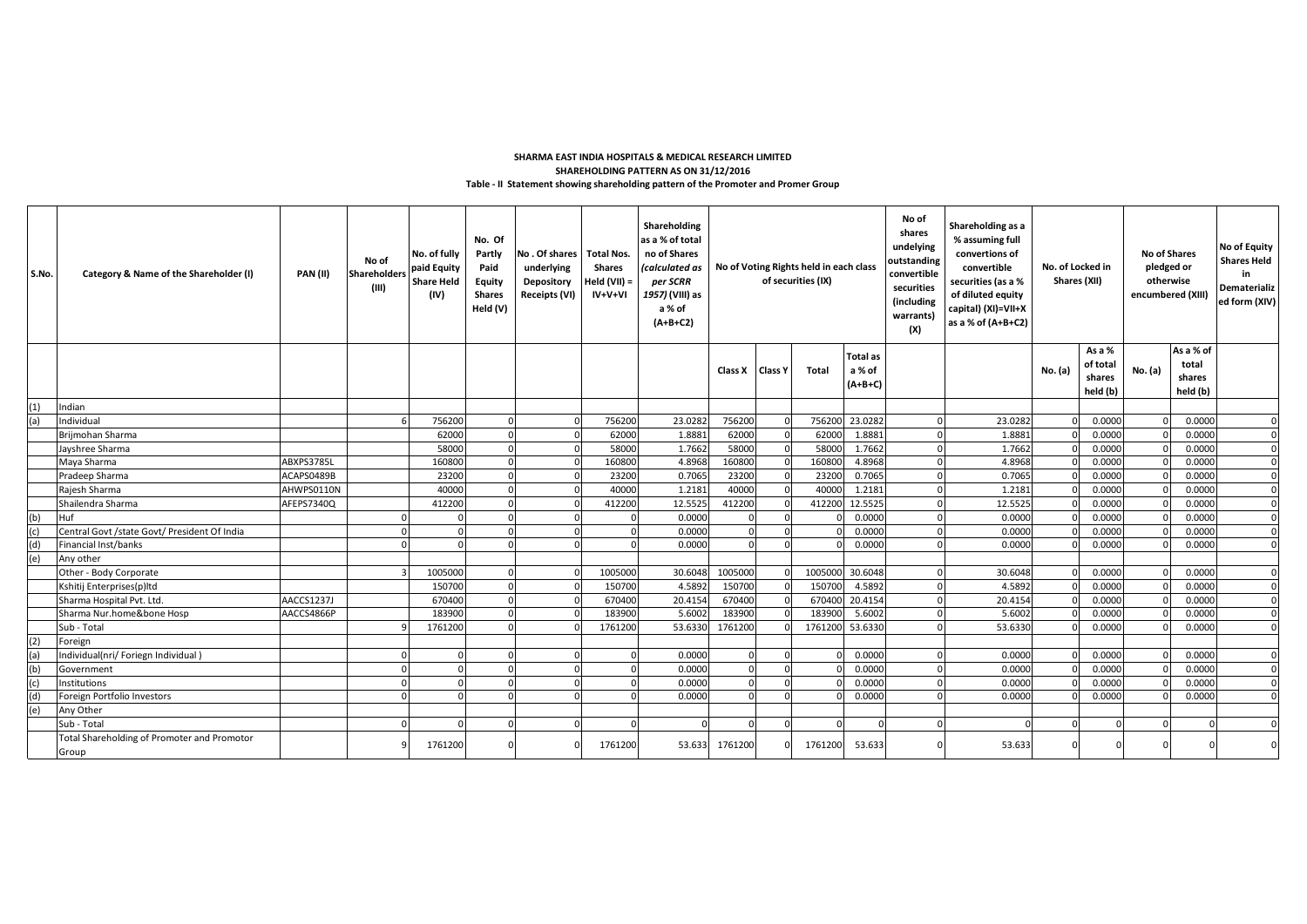#### **Table - III Statement showing shareholding pattern of the Public shareholding SHARMA EAST INDIA HOSPITALS & MEDICAL RESEARCH LIMITED SHAREHOLDING PATTERN AS ON 31/12/2016**

| S.No. | Category & Name of the Shareholder (I)                    | <b>PAN (II)</b> | No of<br>Sharehold<br>ers (III) | No. of<br>fully paid<br><b>Equity</b><br>Share<br>Held (IV) | No. Of<br>Partly<br>Paid<br>Equity<br><b>Shares</b><br>Held (V) | No.Of<br>shares<br>underlying<br>Depository<br><b>Receipts</b><br>(VI) | <b>Total Nos.</b><br><b>Shares Held</b><br>$(VII) =$<br>IV+V+VI | Shareholding<br>as a % of<br>total no of<br><b>Shares</b><br>(calculated<br>as per SCRR<br>1957) (VIII)<br>as a % of<br>$(A+B+C2)$ | No of Voting Rights held in each class of<br>securities (IX) |                |                  | No of shares<br>undelying<br>outstanding<br>convertible<br>securities<br>(including<br>warrants) (X) | Shareholding as<br>a % assuming<br>full convertions<br>of convertible<br>securities (as a<br>% of diluted<br>equity capital)<br>(XI)=VII+X as a<br>% of (A+B+C2) | No. of Locked in<br>Shares (XII) |                      | <b>No of Shares</b>          | pledged or<br>otherwise<br>encumbered (XIII) | No of<br>Equity<br><b>Shares</b><br>Held in<br><b>Demateriali</b><br>zed form<br>(XIV) |                 |
|-------|-----------------------------------------------------------|-----------------|---------------------------------|-------------------------------------------------------------|-----------------------------------------------------------------|------------------------------------------------------------------------|-----------------------------------------------------------------|------------------------------------------------------------------------------------------------------------------------------------|--------------------------------------------------------------|----------------|------------------|------------------------------------------------------------------------------------------------------|------------------------------------------------------------------------------------------------------------------------------------------------------------------|----------------------------------|----------------------|------------------------------|----------------------------------------------|----------------------------------------------------------------------------------------|-----------------|
|       |                                                           |                 |                                 |                                                             |                                                                 |                                                                        |                                                                 |                                                                                                                                    | Class X                                                      | <b>Class Y</b> | Total            | Total as a<br>% of<br>$(A+B+C)$                                                                      |                                                                                                                                                                  |                                  | No. (a)              | As a % of<br>total<br>shares | No. (a)                                      | As a % of<br>total<br>shares                                                           |                 |
| (1)   | Institutions                                              |                 |                                 |                                                             |                                                                 |                                                                        |                                                                 |                                                                                                                                    |                                                              |                |                  |                                                                                                      |                                                                                                                                                                  |                                  |                      | held (b)                     |                                              | held (b)                                                                               |                 |
| (a)   | Mutual Funds                                              |                 | <sup>n</sup>                    | $\mathbf{0}$                                                | $\Omega$                                                        |                                                                        | $\Omega$                                                        | 0.0000                                                                                                                             | $\Omega$                                                     | $\Omega$       |                  | 0.0000                                                                                               | $\Omega$                                                                                                                                                         | 0.0000                           | $\Omega$             | 0.0000                       |                                              | 0.0000                                                                                 |                 |
| (b)   | Venture Capital Funds                                     |                 | $\Omega$                        | $\Omega$                                                    | $\Omega$                                                        |                                                                        | $\Omega$                                                        | 0.0000                                                                                                                             | $\Omega$                                                     | $\Omega$       |                  | 0.0000                                                                                               | $\Omega$                                                                                                                                                         | 0.0000                           | $\Omega$             | 0.0000                       |                                              | 0.0000                                                                                 | $\Omega$        |
| (c)   | Alternate Investment Funds                                |                 |                                 |                                                             | $\Omega$                                                        |                                                                        | $\Omega$                                                        | 0.0000                                                                                                                             |                                                              | $\Omega$       |                  | 0.0000                                                                                               | $\Omega$                                                                                                                                                         | 0.0000                           | n                    | 0.0000                       |                                              | 0.0000                                                                                 |                 |
| (d)   | Foreign Venture Capital Investors                         |                 |                                 | $\Omega$                                                    | $\Omega$                                                        |                                                                        | $\Omega$                                                        | 0.0000                                                                                                                             |                                                              | $\Omega$       |                  | 0.0000                                                                                               | $\Omega$                                                                                                                                                         | 0.0000                           | O                    | 0.0000                       |                                              | 0.0000                                                                                 | $\Omega$        |
| (e)   | Foreign Portfolio Investros                               |                 |                                 |                                                             |                                                                 |                                                                        |                                                                 | 0.0000                                                                                                                             |                                                              |                |                  | 0.0000                                                                                               |                                                                                                                                                                  | 0.0000                           |                      | 0.0000                       |                                              | 0.0000                                                                                 |                 |
| (f)   | Financial Inst/banks                                      |                 |                                 |                                                             |                                                                 |                                                                        | $\Omega$                                                        | 0.0000                                                                                                                             |                                                              |                |                  | 0.0000                                                                                               |                                                                                                                                                                  | 0.0000                           |                      | 0.0000                       |                                              | 0.0000                                                                                 | $\Omega$        |
| (g)   | <b>Insurance Companies</b>                                |                 |                                 |                                                             |                                                                 |                                                                        |                                                                 | 0.0000                                                                                                                             |                                                              |                |                  | 0.0000                                                                                               |                                                                                                                                                                  | 0.0000                           |                      | 0.0000                       |                                              | 0.0000                                                                                 |                 |
| (h)   | Provident Funds/ Pension Fund                             |                 |                                 |                                                             |                                                                 |                                                                        |                                                                 | 0.0000                                                                                                                             |                                                              |                |                  | 0.0000                                                                                               |                                                                                                                                                                  | 0.0000                           |                      | 0.0000                       |                                              | 0.0000                                                                                 |                 |
|       | Any other                                                 |                 |                                 |                                                             |                                                                 |                                                                        |                                                                 |                                                                                                                                    |                                                              |                |                  |                                                                                                      |                                                                                                                                                                  |                                  |                      |                              |                                              |                                                                                        |                 |
|       | Sub-total (B)(1)                                          |                 |                                 |                                                             | $\Omega$                                                        |                                                                        |                                                                 | 0.0000                                                                                                                             |                                                              |                |                  | 0.0000                                                                                               |                                                                                                                                                                  | 0.0000                           |                      | 0.0000                       |                                              | 0.0000                                                                                 |                 |
| (2)   | Central Govt /state Govt/ President Of India              |                 | $\Omega$                        | $\Omega$                                                    | $\Omega$                                                        |                                                                        | $\Omega$                                                        | 0.0000                                                                                                                             |                                                              |                |                  | 0.0000                                                                                               |                                                                                                                                                                  | 0.0000                           |                      | 0.0000                       |                                              | 0.0000                                                                                 |                 |
|       | Sub-total (B)(2)                                          |                 |                                 |                                                             | $\Omega$                                                        |                                                                        |                                                                 | 0.0000                                                                                                                             |                                                              |                |                  | 0.0000                                                                                               |                                                                                                                                                                  | 0.0000                           |                      | 0.0000                       |                                              | 0.0000                                                                                 |                 |
| (3)   | Non-institutions                                          |                 |                                 |                                                             |                                                                 |                                                                        |                                                                 |                                                                                                                                    |                                                              |                |                  |                                                                                                      |                                                                                                                                                                  |                                  |                      |                              |                                              |                                                                                        |                 |
| (a)   | (i) Individual-Holding Nom. Val. upto Rs.2 lakhs          |                 | 3684                            | 823500                                                      | $\Omega$                                                        |                                                                        | 823500                                                          | 25.0777                                                                                                                            | 823500                                                       |                | 82350            | 25.0777                                                                                              | $\Omega$                                                                                                                                                         | 25.0777                          |                      | 0.0000                       |                                              | 0.0000                                                                                 | 31000           |
|       | (ii) Individual-Holding Nom. Val. greater then Rs.2 lakhs |                 |                                 | 276800                                                      | $\overline{0}$                                                  |                                                                        | 276800                                                          | 8.4293                                                                                                                             | 276800                                                       |                | 27680            | 8.4293                                                                                               |                                                                                                                                                                  | 8.4293                           |                      | 0.0000                       |                                              | 0.0000                                                                                 |                 |
|       | Ashok Kumar Jain                                          |                 |                                 | 35500                                                       | $\Omega$                                                        |                                                                        | 35500                                                           | 1.081                                                                                                                              | 35500                                                        |                | 35500            | 1.0811                                                                                               | $\Omega$                                                                                                                                                         | 1.0811                           |                      | 0.0000                       |                                              | 0.0000                                                                                 | $\Omega$        |
|       | Lata Sharma                                               |                 |                                 | 40000                                                       | $\Omega$                                                        |                                                                        | 40000                                                           | 1.2181                                                                                                                             | 40000                                                        |                | 4000             | 1.2181                                                                                               | $\Omega$                                                                                                                                                         | 1.2181                           |                      | 0.0000                       |                                              | 0.0000                                                                                 | $\Omega$        |
|       | Madhulika Sharma                                          |                 |                                 | 83800                                                       | $\Omega$                                                        |                                                                        | 83800                                                           | 2.5519                                                                                                                             | 83800                                                        |                | 83800            | 2.5519                                                                                               | $\Omega$                                                                                                                                                         | 2.5519                           | n                    | 0.0000                       |                                              | 0.0000                                                                                 | $\mathbf 0$     |
|       | Manisha Agarwal                                           |                 |                                 | 60000                                                       | $\overline{0}$                                                  |                                                                        | 60000                                                           | 1.827                                                                                                                              | 60000                                                        |                | 6000             | 1.8272                                                                                               |                                                                                                                                                                  | 1.8272                           |                      | 0.0000                       |                                              | 0.0000                                                                                 | $\Omega$        |
|       | Subhash Jain                                              |                 |                                 | 35500                                                       | $\Omega$                                                        |                                                                        | 35500                                                           | 1.081                                                                                                                              | 35500                                                        |                | 35500            | 1.0811                                                                                               |                                                                                                                                                                  | 1.0811                           |                      | 0.0000                       |                                              | 0.0000                                                                                 | $\Omega$        |
| (b)   | Nbfc Registered With Rbi                                  |                 |                                 | $\Omega$                                                    | $\Omega$                                                        |                                                                        |                                                                 | 0.0000                                                                                                                             |                                                              |                |                  | 0.0000                                                                                               |                                                                                                                                                                  | 0.0000                           |                      | 0.0000                       |                                              | 0.000                                                                                  | $\Omega$        |
| (c)   | <b>Employees Trust</b>                                    |                 |                                 | $\Omega$                                                    | $\Omega$                                                        |                                                                        | $\Omega$                                                        | 0.0000                                                                                                                             | $\Omega$                                                     | $\Omega$       |                  | 0.0000                                                                                               |                                                                                                                                                                  | 0.0000                           |                      | 0.0000                       |                                              | 0.0000                                                                                 | $\Omega$        |
| (d)   | <b>Overseas Depository Holding DRs</b>                    |                 |                                 | $\Omega$                                                    | $\Omega$                                                        |                                                                        | $\Omega$                                                        | 0.0000                                                                                                                             | $\Omega$                                                     | $\Omega$       |                  | 0.0000                                                                                               | $\Omega$                                                                                                                                                         | 0.0000                           |                      | 0.0000                       |                                              | 0.0000                                                                                 | $\Omega$        |
| (e)   | Any Other                                                 |                 |                                 |                                                             |                                                                 |                                                                        |                                                                 |                                                                                                                                    |                                                              |                |                  |                                                                                                      |                                                                                                                                                                  |                                  |                      |                              |                                              |                                                                                        |                 |
|       | Other - Body Corp<br>Ganpati Plast Fab Ltd.               |                 |                                 | 422300<br>290900                                            | $\Omega$<br>$\overline{0}$                                      |                                                                        | 422300<br>290900                                                | 12.8601<br>8.8586                                                                                                                  | 422300<br>290900                                             | $\Omega$       | 422300<br>290900 | 12.8601<br>8.8586                                                                                    | $\Omega$<br>$\Omega$                                                                                                                                             | 12.8601<br>8.8586                | $\Omega$<br>$\Omega$ | 0.0000<br>0.0000             |                                              | 0.0000<br>0.0000                                                                       | 400<br>$\Omega$ |
|       |                                                           |                 |                                 |                                                             |                                                                 |                                                                        |                                                                 |                                                                                                                                    |                                                              |                |                  |                                                                                                      | $\Omega$                                                                                                                                                         |                                  | $\Omega$             |                              |                                              |                                                                                        | $\Omega$        |
|       | T.c.i.bhoruka Project Ltd<br>Sub-total (B)(3)             |                 | 3697                            | 100000<br>1522600                                           | $\overline{0}$<br>$\overline{0}$                                |                                                                        | 100000<br>1522600                                               | 3.0453<br>46.367                                                                                                                   | 100000<br>1522600                                            |                | 10000<br>1522600 | 3.0453<br>46.3670                                                                                    | $\Omega$                                                                                                                                                         | 3.0453<br>46.367                 | <sup>n</sup>         | 0.0000<br>0.0000             |                                              | 0.000<br>0.000                                                                         | 31400           |
|       | <b>Total Public Shareholding</b>                          |                 | 3697                            | 1522600                                                     | $\Omega$                                                        |                                                                        | 1522600                                                         | 46.3670                                                                                                                            | 1522600                                                      |                | 1522600          | 46.3670                                                                                              |                                                                                                                                                                  | 46.3670                          | n                    | 0.0000                       |                                              | 0.000                                                                                  | 31400           |
|       |                                                           |                 |                                 |                                                             |                                                                 |                                                                        |                                                                 |                                                                                                                                    |                                                              |                |                  |                                                                                                      |                                                                                                                                                                  |                                  |                      |                              |                                              |                                                                                        |                 |
|       |                                                           |                 |                                 |                                                             |                                                                 |                                                                        |                                                                 |                                                                                                                                    |                                                              |                |                  |                                                                                                      |                                                                                                                                                                  |                                  |                      |                              |                                              |                                                                                        |                 |
|       |                                                           |                 |                                 |                                                             |                                                                 |                                                                        |                                                                 |                                                                                                                                    |                                                              |                |                  |                                                                                                      |                                                                                                                                                                  |                                  |                      |                              |                                              |                                                                                        |                 |
|       |                                                           |                 |                                 |                                                             |                                                                 |                                                                        |                                                                 |                                                                                                                                    |                                                              |                |                  |                                                                                                      |                                                                                                                                                                  |                                  |                      |                              |                                              |                                                                                        |                 |
|       |                                                           |                 |                                 |                                                             |                                                                 |                                                                        |                                                                 |                                                                                                                                    |                                                              |                |                  |                                                                                                      |                                                                                                                                                                  |                                  |                      |                              |                                              |                                                                                        |                 |
|       |                                                           |                 |                                 |                                                             |                                                                 |                                                                        |                                                                 |                                                                                                                                    |                                                              |                |                  |                                                                                                      |                                                                                                                                                                  |                                  |                      |                              |                                              |                                                                                        |                 |
|       |                                                           |                 |                                 |                                                             |                                                                 |                                                                        |                                                                 |                                                                                                                                    |                                                              |                |                  |                                                                                                      |                                                                                                                                                                  |                                  |                      |                              |                                              |                                                                                        |                 |